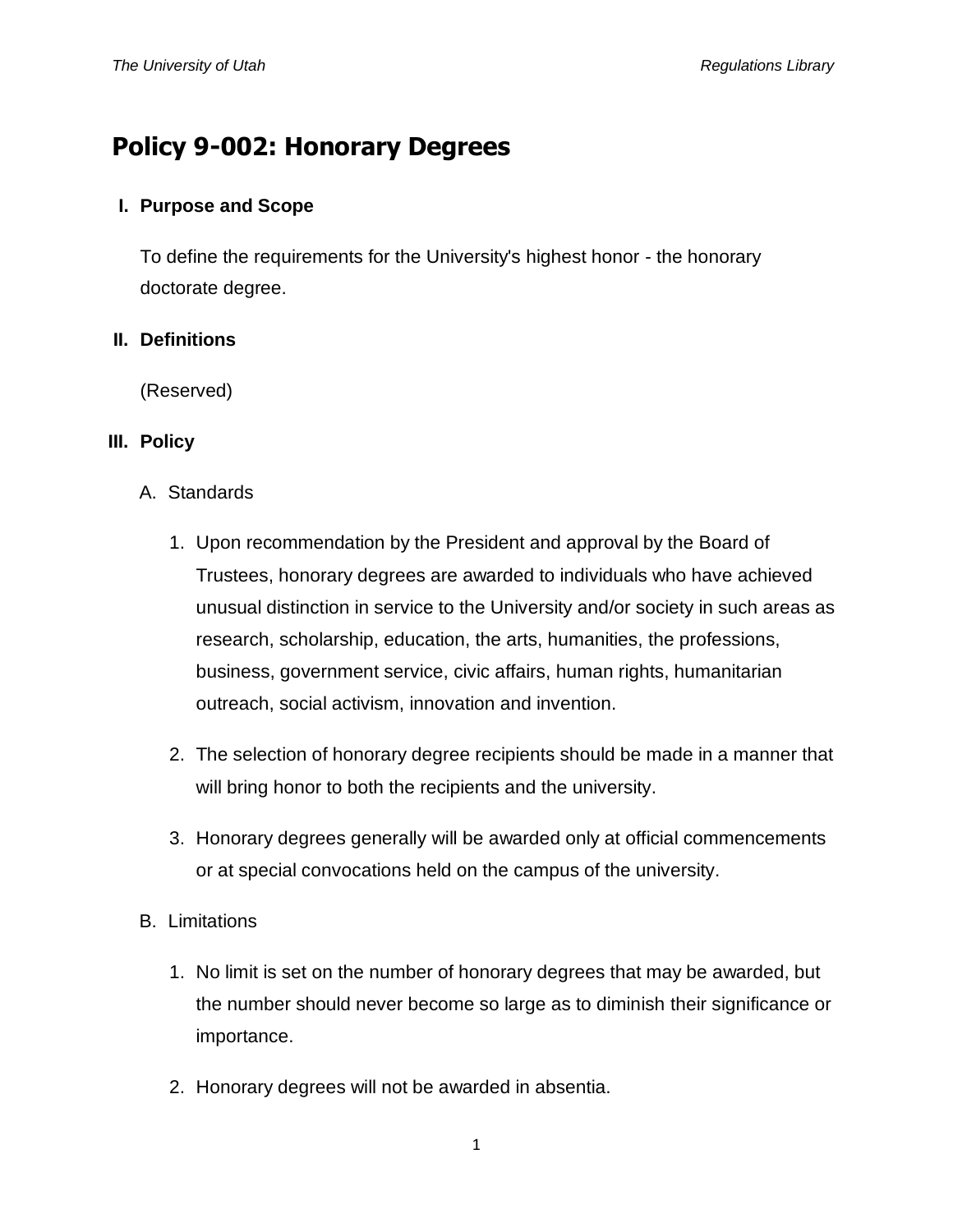- 3. Honorary degrees will not be awarded to members of the Board of Trustees or the Board of Regents while they are serving in that capacity.
- 4. Honorary degrees will generally not be awarded to current staff or faculty members.
- C. All matters pertaining to the nomination and selection of honorary degree candidates are confidential.

[Note: Parts IV-VII of this Regulation (and all other University Regulations) are Regulations Resource Information – the contents of which are not approved by the Academic Senate or Board of Trustees, and are to be updated from time to time as determined appropriate by the cognizant Policy Officer and the Institutional Policy Committee, as per Policy 1-001 and Rule 1-001.]

# **IV. Rules, Procedures, Guidelines, Forms and other Related Resources**

- A. Rules (reserved)
- B. Procedures

Procedure 9-002 [\(P9-002\)](http://regulations.utah.edu/community/procedure/P9-002.php)

- C. Guidelines (reserved)
- D. Forms (reserved)
- E. Other related resource materials (reserved)

### **V. References**

(reserved)

### **VI. Contacts**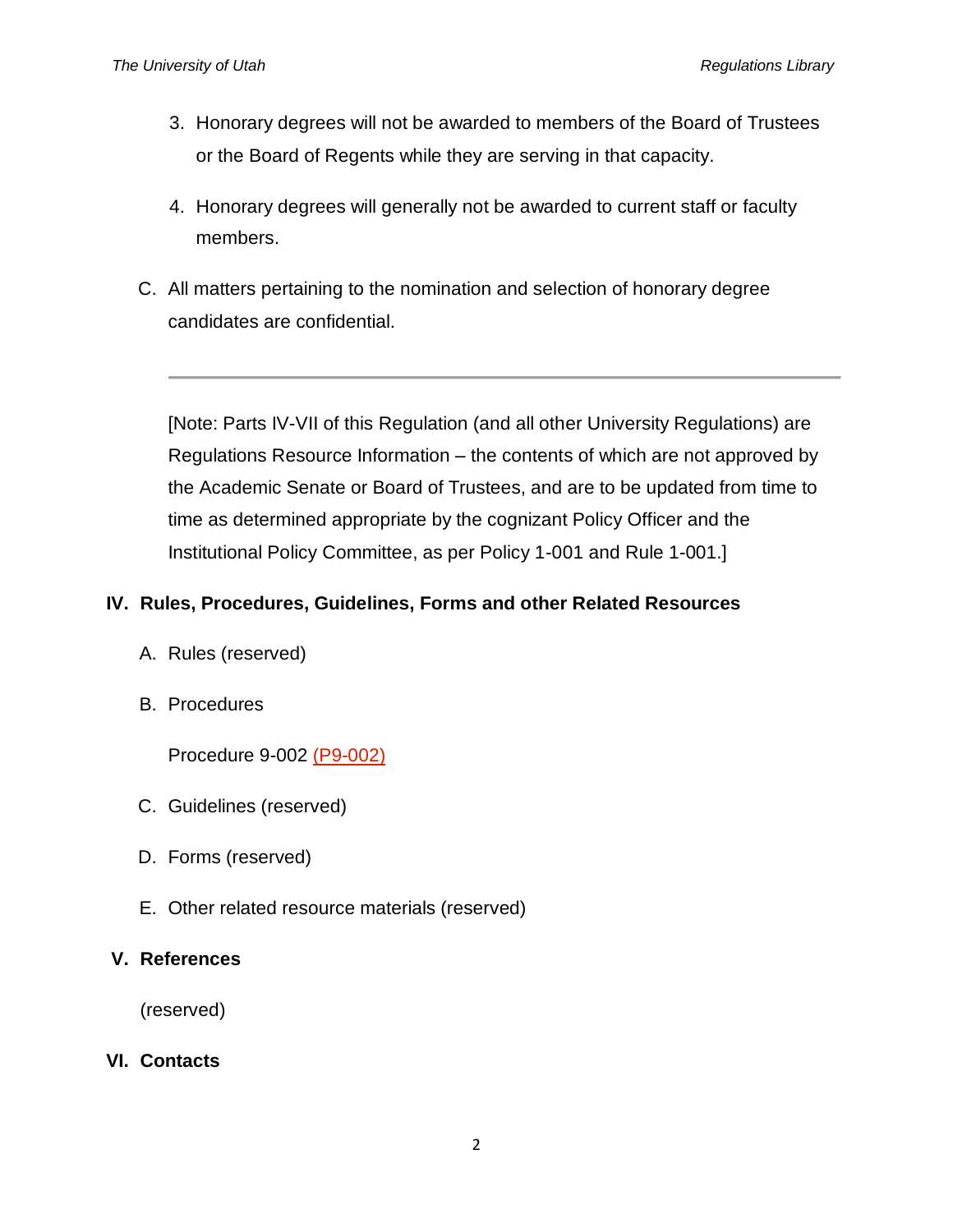The designated contact officials for this Policy are:

- A. Policy Owners (primary contact person for questions and advice): Secretary to the University.
- B. Policy Officers: Vice President for Institutional Advancement.

These officials are designated by the University President or delegee, with assistance of the Institutional Policy Committee, to have the following roles and authority, as provided in University Rule 1-001:

"A 'Policy Officer' will be assigned by the President for each University Policy, and will typically be someone at the executive level of the University (i.e., the President and his/her Cabinet Officers). The assigned Policy Officer is authorized to allow exceptions to the Policy in appropriate cases.... "

"The Policy Officer will identify an 'Owner' for each Policy. The Policy Owner is an expert on the Policy topic who may respond to questions about, and provide interpretation of the Policy; and will typically be someone reporting to an executive level position (as defined above), but may be any other person to whom the President or a Vice President has delegated such authority for a specified area of University operations. The Owner has primary responsibility for maintaining the relevant portions of the Regulations Library... .[and] bears the responsibility for determining -requirements of particular Policies... ." University Rule 1-001-III-B & E

#### **VII. History**

Renumbering: Renumbered as Policy 9-002 effective 9/15/2008, formerly known as PPM 1-9.

Revision history:

A. Current version: Revision 1